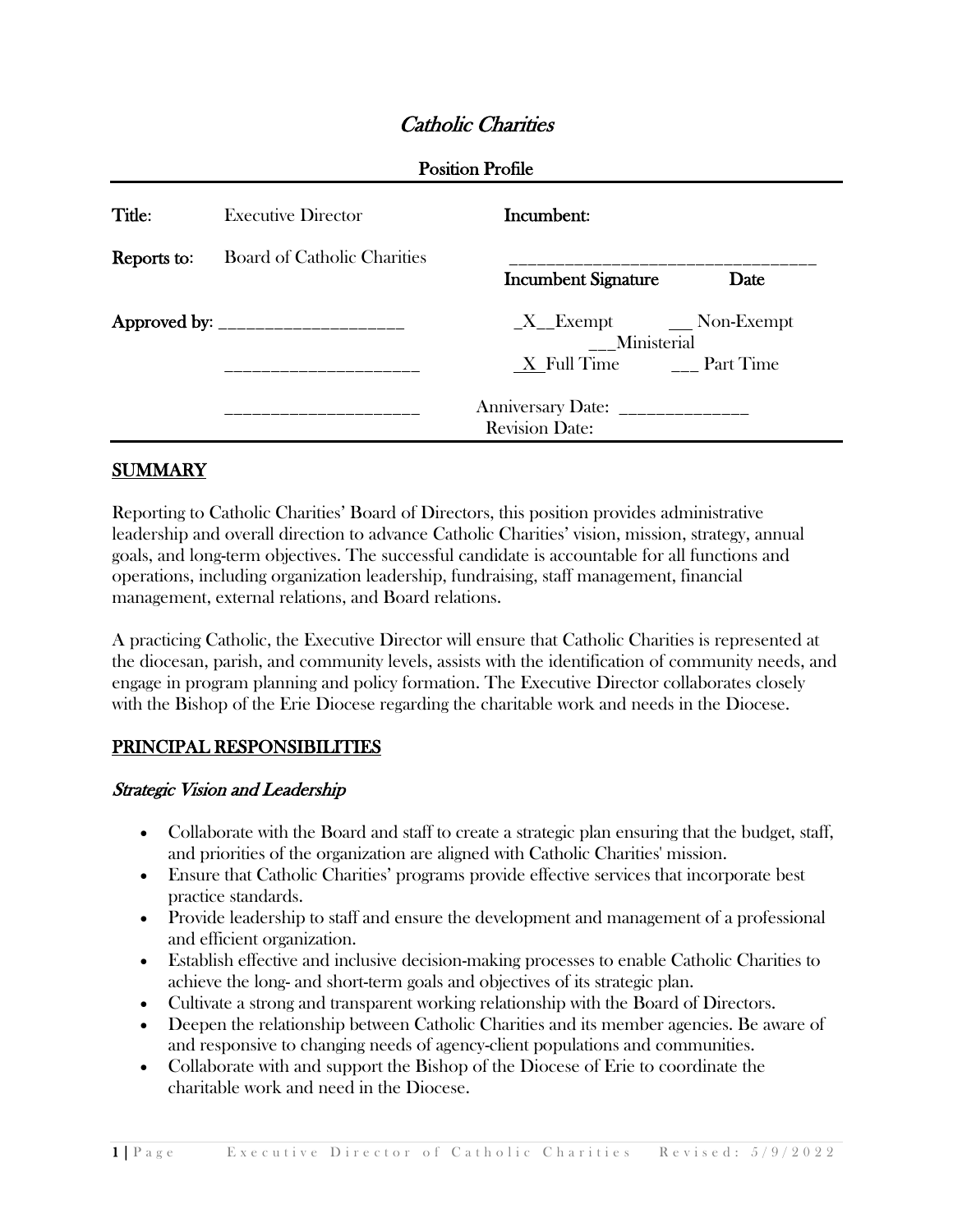### Fund Development and Public Relations

- Serve as the face of Catholic Charities and be proactive in promoting its mission, values, and services at public events throughout the Diocese.
- Work with the Fundraising and Development Coordinator to grow financial and volunteer resources to enable Catholic Charities to make continuous progress towards the achievement of its mission.
- Formulate and execute comprehensive and consistent marketing, public relations, and development strategies to build awareness and drive support from major donors, foundations, government agencies, and corporations.
- Raise awareness for the services provided by Catholic Charities to residents in the 13-county service area.
- Build positive partnerships with the Diocese and its parishes. Cultivate individual parish relationships that engage pastors, priests, and parish staff in the organization's work and mission.

## Financial Stewardship

- Demonstrate the highest level of business acumen, recommend budgets, oversee revenues and expenditures, and work closely with the Board and its committees to ensure the financial well-being of Catholic Charities.
- Oversee the distribution of Catholic Charities funds as approved by the Board of Directors — to member agencies and parishes and ensure adequate reporting and outcomes.
- Oversee a grant resource development plan to include seeking, research, proposal writing, and reporting requirements.
- Oversee an annual financial review of Catholic Charities by an outside auditing firm

## **Administration**

- Serve as ex-officio non-voting Director of member agencies.
- Provide support and leadership for Catholic Charities staff and an annual performance evaluation.
- Function as the Bishop's delegate to the Pennsylvania Catholic Conference Social Concerns Department.
- Build a diverse, equitable, and inclusive workplace culture consistent with Catholic faith that will enhance the ability of Catholic Charities to fulfill its mission.
- Coordinate the pastoral response team  $(PRT)$ . *(The PRT is made up individuals from*) around the Diocese of Erie with varying expertise to provide targeted pastoral support and services when the need arises.)
- Serves as liaison to the Bishop's Administrative Cabinet

# **QUALIFICATIONS**

### Education:

- Bachelor's degree in related field required; Master's degree preferred
- Professional fundraising certification preferred